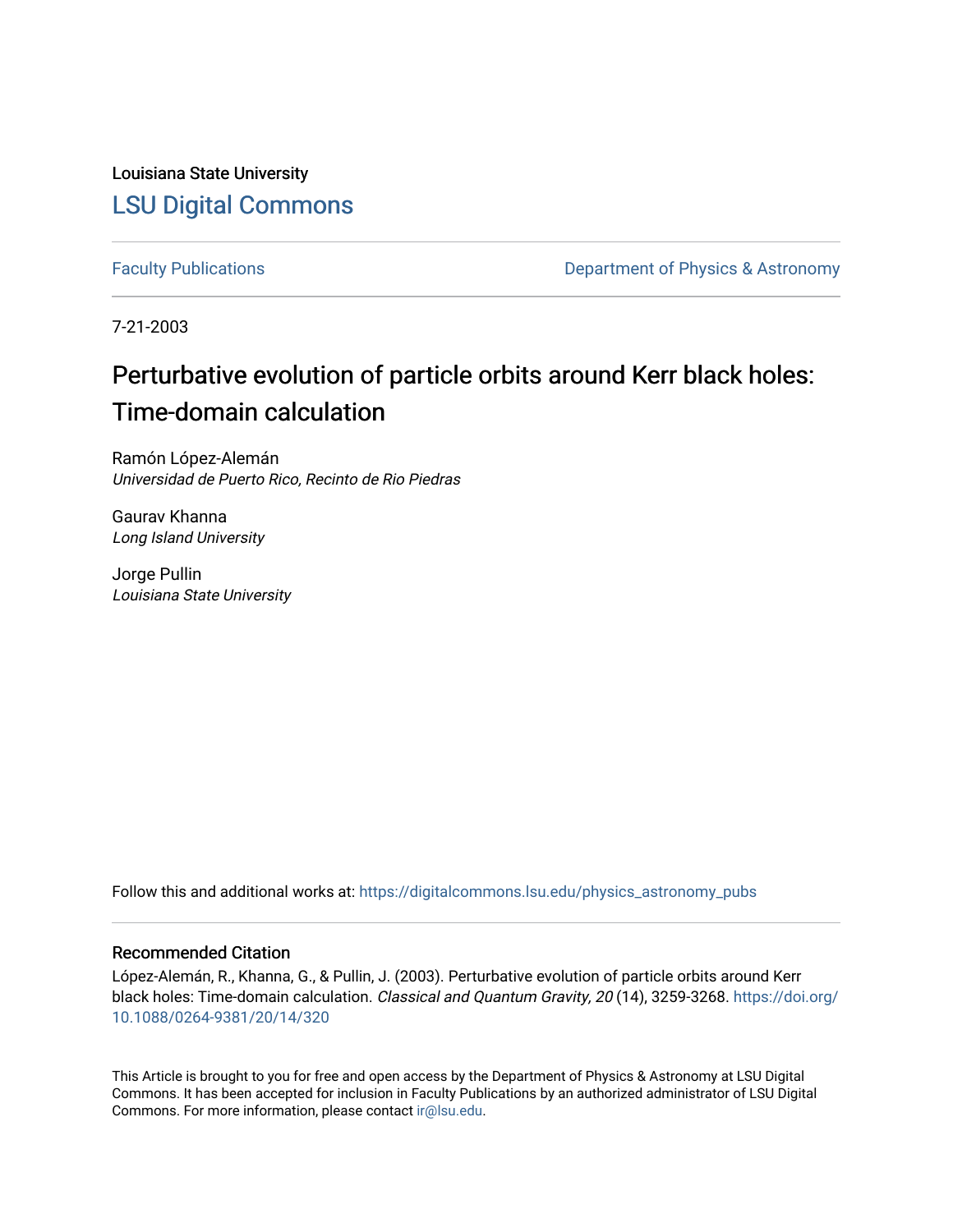# arXiv:gr-qc/0303054v2 13 Mar 2003 [arXiv:gr-qc/0303054v2 13 Mar 2003](http://arxiv.org/abs/gr-qc/0303054v2)

# Perturbative evolution of particle orbits around Kerr black holes: time domain calculation

Ramón López-Alemán<sup>1</sup>, Gaurav Khanna<sup>2</sup>, and Jorge Pullin<sup>3</sup>

<sup>1</sup> Physical Sciences Department, University of Puerto Rico - Río Piedras, San Juan, PR, 00931<br><sup>2</sup> Natural Science Division, Long Island University, Southampton, NY 11968 and<br><sup>3</sup> Department of Physics and Astronomy, Louis

*202 Nicholson Hall, Baton Rouge, LA 70803-4001*

We consider the problem of the gravitational waves produced by a particle of negligible mass orbiting a Kerr black hole. We treat the Teukolsky perturbation equation in the time domain numerically as a 2+1 partial differential equation. We model the particle by smearing the singularities in the source term by the use of narrow Gaussian distributions. We have been able to reproduce earlier results for equatorial circular orbits that were computed using the frequency domain formalism. The time domain approach is however geared for a more general evolution, for instance of nearly geodesic orbits under the effects of radiation reaction.

PACS numbers: 04.25.-g, 04.25.Nx, 04.70.-s

# I. INTRODUCTION

It will not be long before the current set of interferometric gravitational wave detectors such as LIGO, VIRGO, GEO and TAMA achieve sensitivities at which detections are expected to be possible with a reasonable event rate. The ground-based interferometric detectors are now starting full-blown "science runs" and the plans for more sensitive second and even third generation detectors are in the drawing boards. Even LISA, the space-based observatory, seems to be a possibility in a reasonably near future.

This work tries to help in setting the stage for realistic calculations of what now seems to be a very likely occurrence in active galactic nuclei: the capture of compact stellar-sized objects by the supermassive black holes lurking in the center of most galaxies. This type of events will generate gravitational waves within LISA's planned sensitivity band.

Since the captured objects are small compared to the capturing black hole, they can be treated in a first approximation by black hole perturbation theory. But one thorny problem still remains that has stalled progress in this area. We can model the waves coming from many kinds of stationary particle orbits around the black hole, but real orbits will not be stationary. The emission of gravitational waves will back-react on the object making the orbit decay in time. One of the challenges in this area is to find workable prescriptions for these radiation reaction forces that can be used in numerical simulations that can produce accurate waveforms and energy fluxes for observers at large distances from the hole to be used as templates for the interferometric detectors. The prescriptions that have been worked out so far involve calculating quite complex integrals along the past light cone of the particle [\[1,](#page-7-0) [2](#page-7-1)]. Since almost all perturbative treatments of particles around rotating holes are done in the frequency domain, applying these radiation reaction schemes has proved challenging. Frequency domain computations become computationally expensive when one is dealing with realistic non-circular orbits.

We try here to work out a simple case of equatorial circular particle orbits around a rapidly rotating black hole to show how to treat this problem perturbatively in the time domain. We hope this might help to open the door to the use of the proposed fully relativistic radiation reaction schemes in the calculation of the more complex but interesting problem of modeling the orbital decay and gravitational radiation emission of particles in more general elliptic and/or inclined orbits. Up to now, almost all treatments have been based on the separability of the equation in the frequency domain and calculate the energy and waveforms for the first few  $\ell$  multipoles of the spheroidal harmonics expansion once the radial part has been dealt with.

Using the frequency domain approach, quite a few detailed simulations of the gravitational waves emitted by a particle in a bound orbit around a black hole have been carried out in recent years. The first results for radiation emitted by a particle in orbit around a Schwarzschild black hole were carried out by Detweiler, who pioneered these techniques [\[3](#page-7-2)]. In a series of six papers, Poisson and various collaborators studied in detail the gravitational wave emission to infinity and into the horizon of a particle in circular orbit around a non-rotating hole [\[4,](#page-8-0) [5,](#page-8-1) [6,](#page-8-2) [7,](#page-8-3) [8](#page-8-4), [9](#page-8-5)].

Other groups have been doing extensive work on Post-Newtonian expansions for various types of particle orbits around Kerr holes (see [\[10](#page-8-6)] and references therein). Work has been done on eccentric orbits around Schwarszchild [\[11\]](#page-8-7), circular orbits slightly inclined away from the equatorial plane of Kerr holes [\[12\]](#page-8-8), and particles with spin orbiting Kerr holes on equatorial circular orbits [\[13\]](#page-8-9).

For single static orbits (ignoring the decay by radiation reaction) to get good accuracies in the frequency domain approach involves summing for values of  $\ell$  up to 12 for quite a few of the above-harmonic frequencies, requiring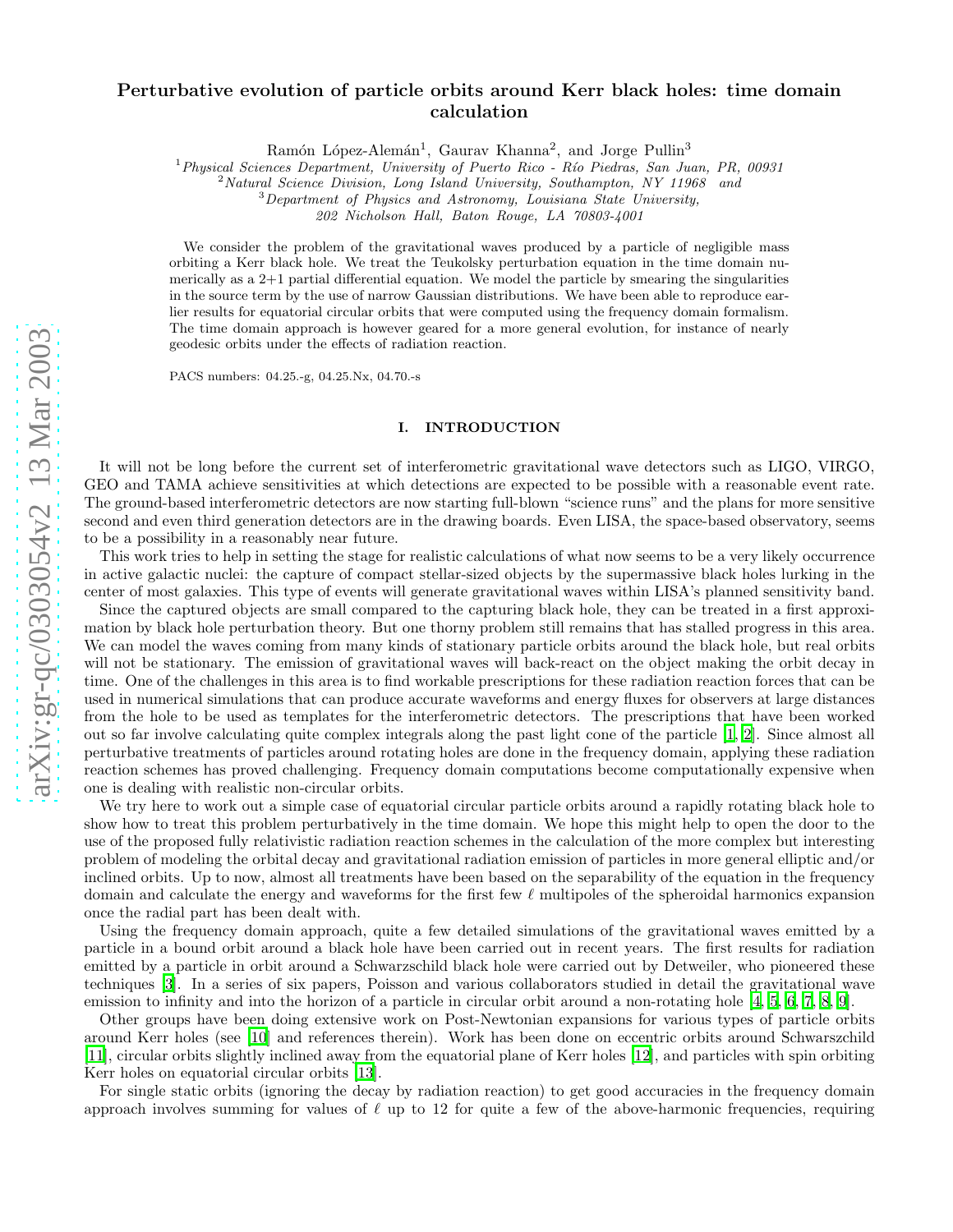| Authors                  | Type of result                 |  |
|--------------------------|--------------------------------|--|
| Detweiler (1978)         | equatorial                     |  |
| Poisson (1993,1995)      | circular orbits around Kerr BH |  |
|                          | infall trajectories with       |  |
| Kojima & Nakamura (1984) | ang mom $\neq 0$               |  |
|                          | infall along symmetry          |  |
| Sasaki & Nakamura (1982) | axis of Kerr BH                |  |
|                          | spinning particles in          |  |
| Tanaka et al (1996)      | circ equatorial orbits         |  |
|                          | slightly eccentric and         |  |
| Hughes $(2000)$          | non-equatorial orbits          |  |

TABLE I: A summary of some of the more relevant frequency domain results fora binary black hole system in the particle limit that have appeared in the recent literature.

close to 3000 iterations using a numerical algorithm that involve complex Green's function calculations [\[14](#page-8-10)]. Further discussion of the number of  $\ell$  modes needed, and also a discussion of the self-force in the case of a scalar field can be seen in the paper by Burko [\[15\]](#page-8-11).

## II. TIME DOMAIN EVOLUTION OF THE TEUKOLSKY EQUATION

We will perform the numerical evolution with the latest version of a code originally developed by Laguna and collaborators [\[16](#page-8-12)] to evolve the Teukolsky equation in the time domain from a generic initial data slice. The method analyzes the radiation at "infinity" by dealing with the  $s = -2$  version of the equation. Then the equation is rewritten as a first order matrix equation and numerically integrated. The code has been tested treating scalar fields, scattering of gravitational waves and analysis of quasi-normal ringing and power law tails of the outgoing radiation.

We start with the original Teukolsky equation [\[17](#page-8-13)] before separation is performed,

$$
\left[\frac{(r^2 + a^2)^2}{\Delta} - a^2 \sin^2 \theta\right] \frac{\partial^2 \psi}{\partial t^2} + \frac{4Mar}{\Delta} \frac{\partial^2 \psi}{\partial t \partial \phi} + \left[\frac{a^2}{\Delta} - \frac{1}{\sin^2 \theta}\right] \frac{\partial^2 \psi}{\partial \phi^2} - \Delta^{-s} \frac{\partial}{\partial r} \left(\Delta^{s+1} \frac{\partial \psi}{\partial r}\right) \n- \frac{1}{\sin \theta} \frac{\partial}{\partial \theta} \left(\sin \theta \frac{\partial \psi}{\partial \theta}\right) - 2s \left[\frac{a(r - M)}{\Delta} + \frac{i \cos \theta}{\sin^2 \theta}\right] \frac{\partial \psi}{\partial \varphi} - 2s \left[\frac{M(a^2 - r^2)}{\Delta} - r - i a \cos \theta\right] \frac{\partial \psi}{\partial t} \n+ \left[s^2 \cot^2 \theta - s\right] \psi = 4\pi (r^2 + a^2 \cos^2 \theta) T
$$
\n(1)

where  $\Delta = r^2 - 2Mr + a^2$  postulating an ansatz for the  $\psi$  function of the form,

$$
\psi = \Psi(r, t, \theta) e^{im\phi}.
$$
\n(2)

To match this  $\phi$  dependence, we write the matter source term as a similar Fourier decomposition

$$
T = T_m(r, t, \theta) e^{im\phi}.
$$
\n(3)

With a modicum of algebra one can rewrite the Teukolsky equation as,

$$
-\frac{\partial^2 \Phi}{\partial t^2} - A \frac{\partial \Phi}{\partial t} + b^2 \frac{\partial^2 \Phi}{\partial r^*} + \frac{c}{\sin \theta} \frac{\partial}{\partial \theta} \left( \sin \theta \frac{\partial \Phi}{\partial \theta} \right) - V\Phi = T_f.
$$
 (4)

This is possible with the following definitions

$$
\Phi = \Psi \sqrt{(r^2 + a^2)\Delta^s},\tag{5}
$$

$$
A = \frac{1}{\Sigma^2} \left( 2s \left[ r\Delta - M(r^2 + a^2) \right] + i \left[ 4Marm + 2sa\Delta \cos \theta \right] \right),\tag{6}
$$

$$
b^2 = \frac{(r^2 + a^2)^2}{\Sigma^2} \qquad \qquad c = \frac{\Delta}{\Sigma^2},\tag{7}
$$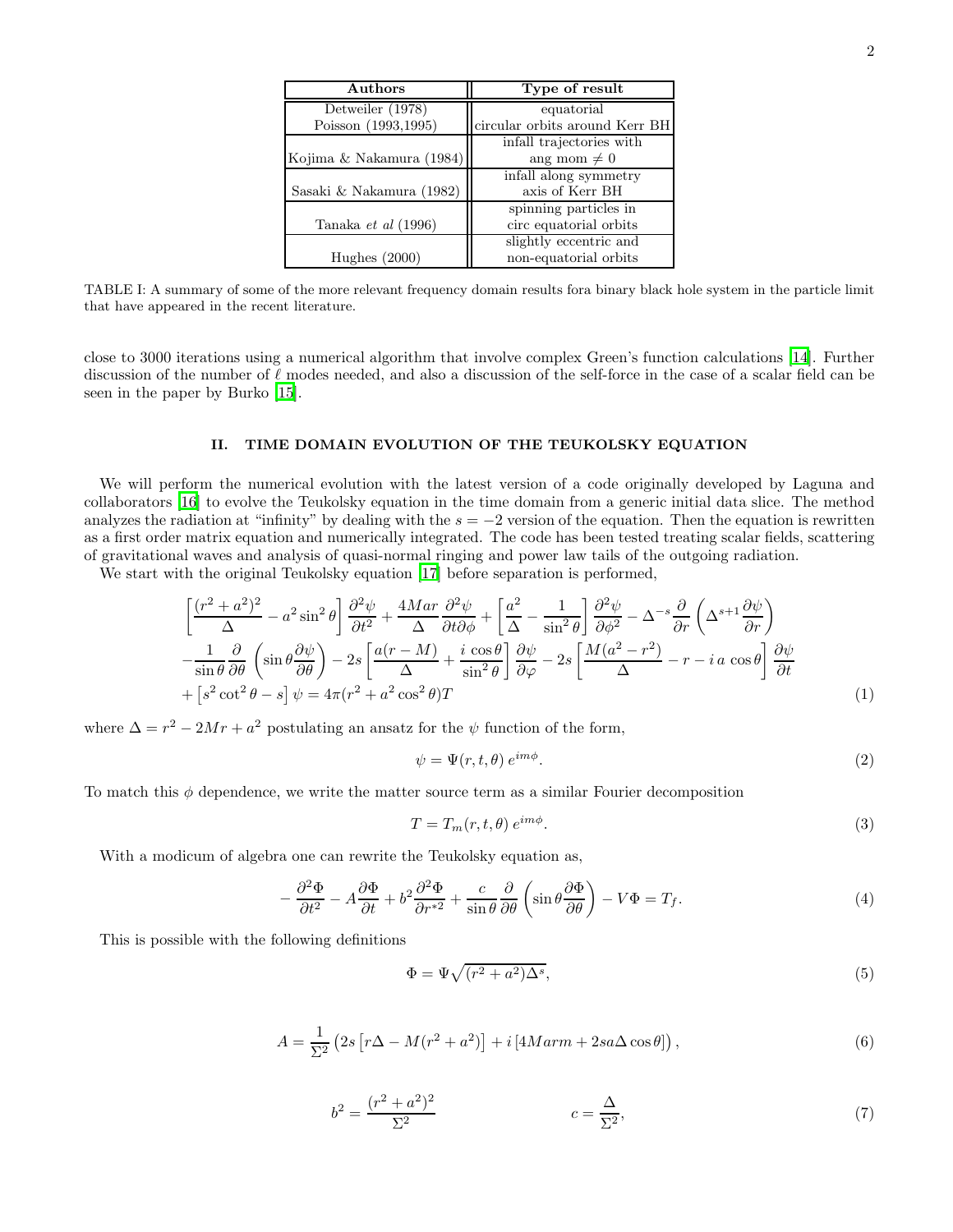$$
V = \frac{1}{\Sigma^2} \left[ \Delta(s^2 \cot^2 \theta - s) + m^2 (\Delta \sin^{-2} \theta - a^2) + 2sm \Delta \cot \theta \sin^{-1} \theta \right]
$$
  

$$
-2ismar(r - M)] + f \frac{(r^2 + a^2)}{\Sigma^2 \Delta^s} \frac{\partial^2 f}{\partial r^{*2}}
$$
 (8)

$$
f^2 = (r^2 + a^2)\Delta^s,\tag{9}
$$

$$
T_f = -\frac{4\pi (r^2 + a^2 \cos^2 \theta) T f \Delta}{(r^2 + a^2)^2 - a^2 \Delta \sin \theta}
$$
 (10)

where  $\Sigma^2 = (r^2 + a^2)^2 - \Delta a^2 \sin^2 \theta$ .

One now introduces an auxiliary field Π that converts the Teukolsky equation to a set of 2 coupled PDEs which are first order in space and time

$$
\Pi = \frac{\partial \Phi}{\partial t} + b \frac{\partial \Phi}{\partial r^*},\tag{11}
$$

$$
\frac{\partial \Pi}{\partial t} + b \frac{\partial \Pi}{\partial r^*} = b(A - \frac{\partial b}{\partial r^*}) \frac{\partial \Phi}{\partial r^*} + \frac{c}{\sin \theta} \frac{\partial}{\partial \theta} \left( \sin \theta \frac{\partial \Phi}{\partial \theta} \right) - A\Pi - V\Phi - T_f.
$$
\n(12)

The code we are using produces stable evolutions of these equations using a two-step Lax-Wendroff method.

As in other applications of this Teukolsky code, we impose boundary conditions at the edges of the polar computational domain, i.e. at the black hole horizon, at the rotation axis and at the far end of the radial grid. The condition near the horizon is  $\Phi = \Pi = 0$ , due to the known asymptotic behavior of the fields [\[16](#page-8-12), [17](#page-8-13)]. At the outer boundary we impose usual outgoing boundary conditions. Since the wave equation has a potential, errors due to reflection from this boundary bounce back into the computational domain. We deal with this by making the computational domain in the radial direction large enough that any numerical reflections will not make it back to the point where we compute the waveforms and energy flux in the time allotted for the simulation. At the axis of rotation of the black hole one imposes either the condition  $\Phi = 0$  or  $\partial_{\theta} \Phi = 0$  depending on the parity of the field specified by the azimuthal integer m.

The initial data we take for the fields is zero. Since we are considering the Teukolsky equation with a source we are therefore violating the constraints of general relativity on the initial data. This would correspond to the particle "appearing suddenly" and therefore generates an artificial burst of radiation. To get more realistic initial data slices, one could try constructing initial data sets that correctly satisfy the Hamiltonian and momentum constraints with prescriptions like that of Bowen and York [\[18\]](#page-8-14) in the limit in which one black hole is very small, for instance, or modifications of particle limit data sets such as those of Lousto and Price [\[19](#page-8-15)]. These prescriptions specify the  $(g_{ij}, K_{ij})$  sets for use in standard ADM evolutions. To convert these quantities to the set  $(\Phi, \delta_t \Phi)$  needed for the Teukolsky evolution, one can use the formulae developed in reference [\[20](#page-8-16)]. We plan to explore the extent of the benefits that this more accurate intial data specification may bring to enhance the orbital simulations in the particle limit case future work.

The next step is to construct the source term for a general geodesic trajectory of the particle moving in the background Kerr geometry. To include the effect of radiation reaction one treats it as a slight deviation of the background geodesic orbital motion.

In the time domain Teukolsky equation the main source term is given by

$$
T = 2\rho^{-4}T_4,\tag{13}
$$

where

$$
T_4 = (\Delta + 3\gamma - \gamma^* + 4\mu + \mu^*)[(\delta^* - 2\tau^* + 2\alpha)T_{nm^*} - (\Delta + 2\gamma - 2\gamma^* + \mu^*)T_{m^*m^*}] + (\delta^* - \tau^* + \beta^* + 3\alpha + 4\pi) \times [(\Delta + 2\gamma + 2\mu^*)T_{nm^*} - (\delta^* - \tau^* + 2\beta^* + 2\alpha)T_{nn}].
$$
\n(14)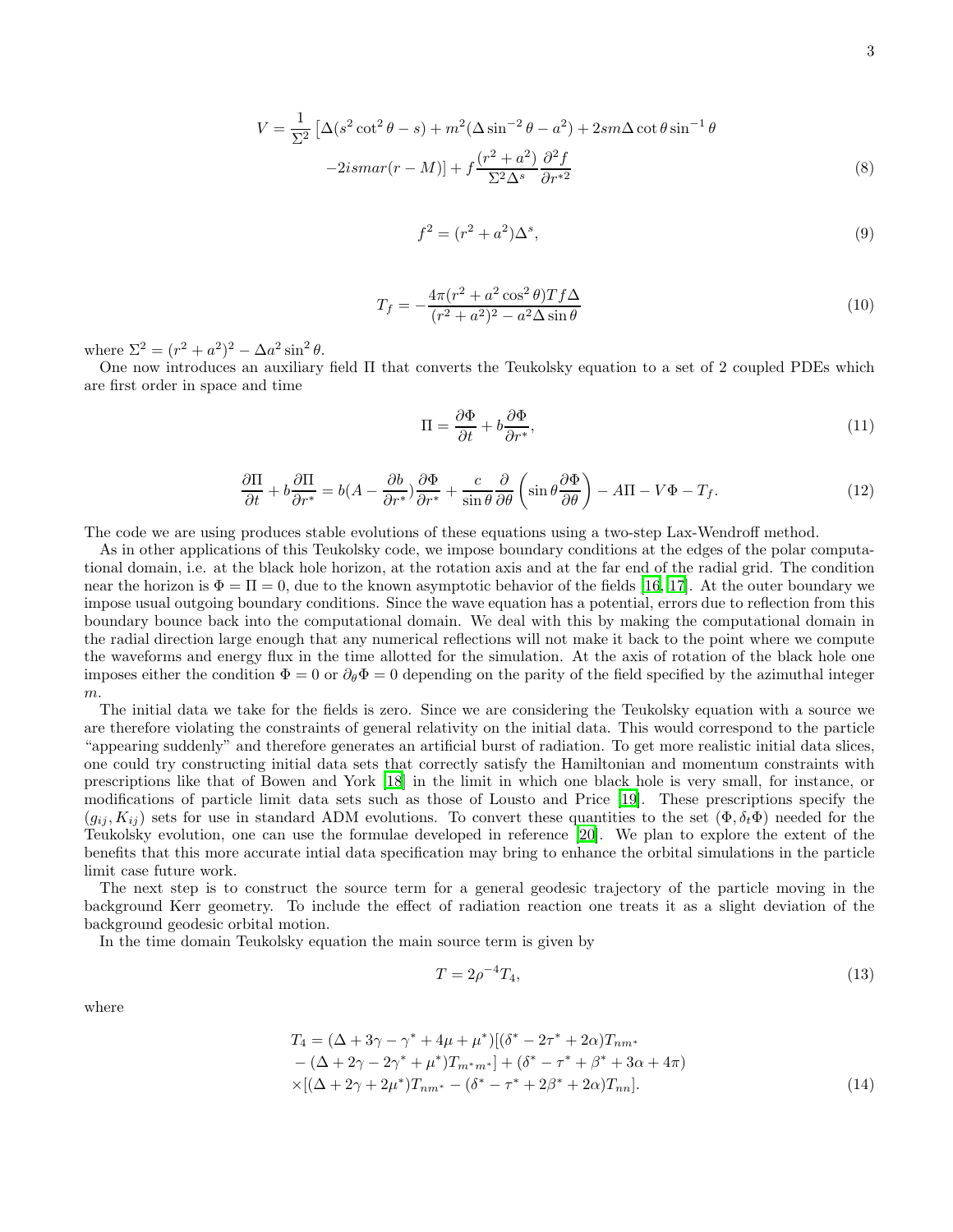We obtain the  $r(t)$ ,  $\theta(t)$ , and  $\phi(t)$  by discretizing and integrating the geodesic equations in the Kerr background,

$$
\Sigma^2 \left(\frac{dr}{d\tau}\right)^2 = \left[E(r^2 + a^2) - aL_z\right]^2 - \Delta \left[r^2 + (L_z - aE)^2 + Q\right],
$$
\n(15)

$$
\Sigma^2 \left(\frac{d\theta}{d\tau}\right)^2 = Q - \cot^2 \theta L_z^2 - a^2 \cos^2 \theta (1 - E^2) , \qquad (16)
$$

$$
\Sigma \left( \frac{d\phi}{d\tau} \right) = \csc^2 \theta L_z + aE \left( \frac{r^2 + a^2}{\Delta} - 1 \right) - \frac{a^2 L_z}{\Delta} , \qquad (17)
$$

$$
\Sigma \left( \frac{dt}{d\tau} \right) = E \left[ \frac{(r^2 + a^2)^2}{\Delta} - a^2 \sin^2 \theta \right] + aL_z \left( 1 - \frac{r^2 + a^2}{\Delta} \right) . \tag{18}
$$

The source term is singular in those points where the particle is located at each timestep. We treat this [\[28\]](#page-8-18) by using the approximation in which we substitute the delta function by a very narrow Gaussian function (whose width is only of a few gridpoints) :

$$
\delta(x - x(t)) \approx \frac{1}{\sqrt{2\pi}\,\sigma} \exp\left(\frac{-(x - x(t))^2}{2\sigma^2}\right) \qquad \text{for } \sigma \text{ small.} \tag{19}
$$

One must show that this substitution is adequate by showing convergence of the obtained waveform as  $\sigma \to 0$ , and one must take special care in normalizing the mass correctly as the particle moves in the background Kerr spacetime so that integration over the whole Gaussian density profile gives a constant mass throughout the whole trajectory and to satisfy  $\nabla_{\mu}T^{\mu\nu} = 0$ . This translates in that the Gaussian must approximately integrates to one on the spatial manifold. To achieve this with the correct three-metric of the background black hole spacetime, we normalize the mass-density of the particle by the factor,

$$
N = \frac{\sqrt{\gamma^{(3)}}}{\sqrt{g^{(3)}}},\tag{20}
$$

where  $\gamma^{(3)}$  is the 3-metric of flat space and  $g^{(3)}$  is the 3-metric of a slice of constant Boyer-Lindquist time of the Kerr spacetime. We then normalize the particle mass as it moves thru the space by multiplying the quantity  $\mu$  in the source term expression by this factor N. We handle the Dirac deltas in the radial and angular direction through the Gaussian approximation, whereas the  $\delta(\phi - \phi(t))$  function we handled analytically. The normalizations presented are common in the SPH literature [\[22](#page-8-19)].

## III. NUMERICAL RESULTS

We now want to calculate the energy flux emitted in the form of gravitational waves from the binary that an orbiting observatory such as LISA would be able to detect. In this paper we focus on calculating fluxes from circular equatorial orbits without the effects of radiation reaction mainly to test the viability of this approach and to show stability, convergence, and agreement with previous results of high accuracy frequency domain calculations[\[23](#page-8-20)]. In the next section we will explain the advantages of working in the time domain for future calculations of eccentric and inclined particle orbits.

The code monitors the value of  $\psi$  at a set point in the grid far from the horizon and computes the energy and angular momentum fluxes in gravitational radiation according to the formulas [\[24,](#page-8-21) [25\]](#page-8-22) :

×

$$
\frac{dE}{dt} = \lim_{r \to \infty} \left\{ \frac{1}{4\pi r^6} \int_{\Omega} d\Omega \left| \int_{-\infty}^t d\tilde{t} \psi(\tilde{t}, r, \theta, \varphi) \right|^2 \right\}
$$
\n
$$
\frac{dL_z}{dt} = -\lim_{r \to \infty} \left\{ \frac{1}{4\pi r^6} \mathbf{Re} \left[ \int_{\Omega} d\Omega \left( \partial_{\varphi} \int_{-\infty}^t d\tilde{t} \psi(\tilde{t}, r, \theta, \varphi) \right) \right] \right\}
$$
\n
$$
\frac{dL_z}{dt} = -\lim_{r \to \infty} \left\{ \frac{1}{4\pi r^6} \mathbf{Re} \left[ \int_{\Omega} d\Omega \left( \partial_{\varphi} \int_{-\infty}^t d\tilde{t} \psi(\tilde{t}, r, \theta, \varphi) \right) \right] \right\}
$$
\n(21)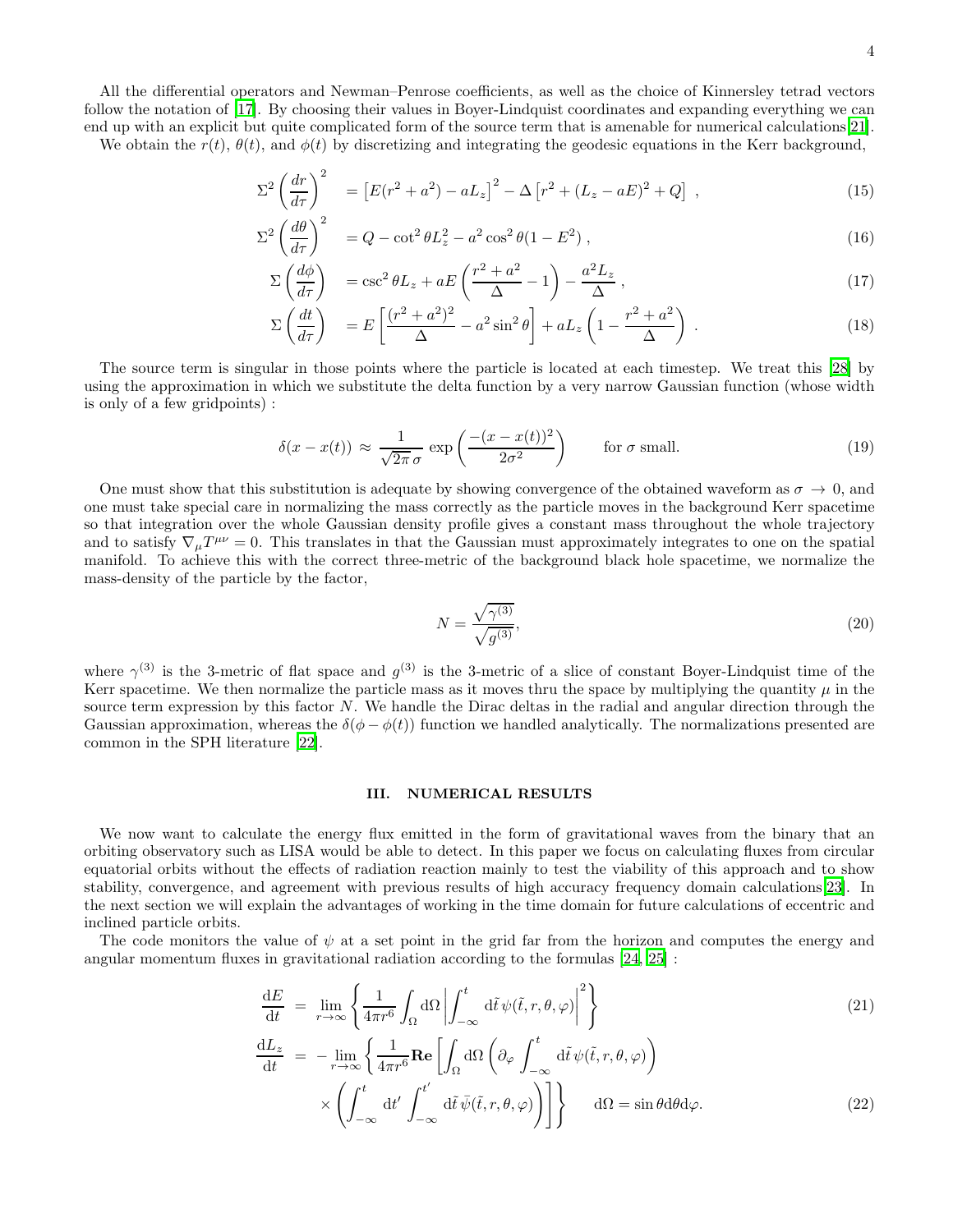

FIG. 1: Analysis of convergence factor  $\mathcal C$  calculated from evolved data at a point at a radius of 100M in the equatorial plane of the black hole. Results show that the code has second order convergence (factor=4). Oscillations in the convergence factor for the fields measured at a point is common in systems where the solution itself oscillates. One can get a smoother plot by showing convergence of quantities in L2 norm, for example.

The code produces output files listing (a) the real and imaginary parts of the  $\psi$  field at representative locations of the 2-D grid, and (b) the computed energy and angular momentum fluxes for different values of m. And all this is done periodically at preselected times along the length of the simulation for a circular orbital geodesic and from here the fluxes are postprocessed.

We made standard convergence tests by assuming that the numerical values included errors that decrease as a power of the grid spacing h. Specifically we assume that the value of the Teukolsky function  $\Phi$  at any point in the computational domain goes like

$$
\Phi_{(h)} = \Phi_{exact} + Ch^a + \mathbf{O}(h^{a+1}).\tag{23}
$$

Grids typically used in this work are  $-40M \le r_i^* \le 460M$  and  $0 \le \theta_j \le \pi$  and  $i \approx 6400$  and  $j \approx 60$ . Therefore, if we run at various resolutions (L: 2000X20, M: 4000X40, H: 8000X80) we can get a quantity  $C$  that measures the order of convergence a of the code. This is defined as,

$$
\mathcal{C} = \frac{\Phi_L - \Phi_M}{\Phi_M - \Phi_H},\tag{24}
$$

and results for it are depicted in figure 1 where we see second order convergence of the evolution code. We also verified that the results are independent of the Gaussian width  $\sigma$  for both the radial and angular Gaussian distributions used to approximate the location of the particle in the discrete spatial grid (see figure 5).

Since equatorial orbits have been treated with great precision in the frequency domain method, it is important to show that our method gives comparable results if one looks at quantities like the average gravitational energy flux at large distances from the horizon. Finn and Thorne [\[23](#page-8-20)] published a comprehensive work that tabulates and includes all previous results for high-precision gravitational wave flux and wave amplitudes coming from many kinds of representative compact objects in equatorial circular orbits around massive central black holes. In Table [II](#page-6-0) we present representative comparisons with the results of formulas (3.8) and (3.10) of that paper using the precise relativistic corrections included in Tables III - VI that they also provide.

## IV. DISCUSSION

We have shown that it is possible to integrate the Teukolsky equation in the time domain for the problem of a particle orbiting around a black hole with the particle was represented as a Gaussian and obtain results reasonably close to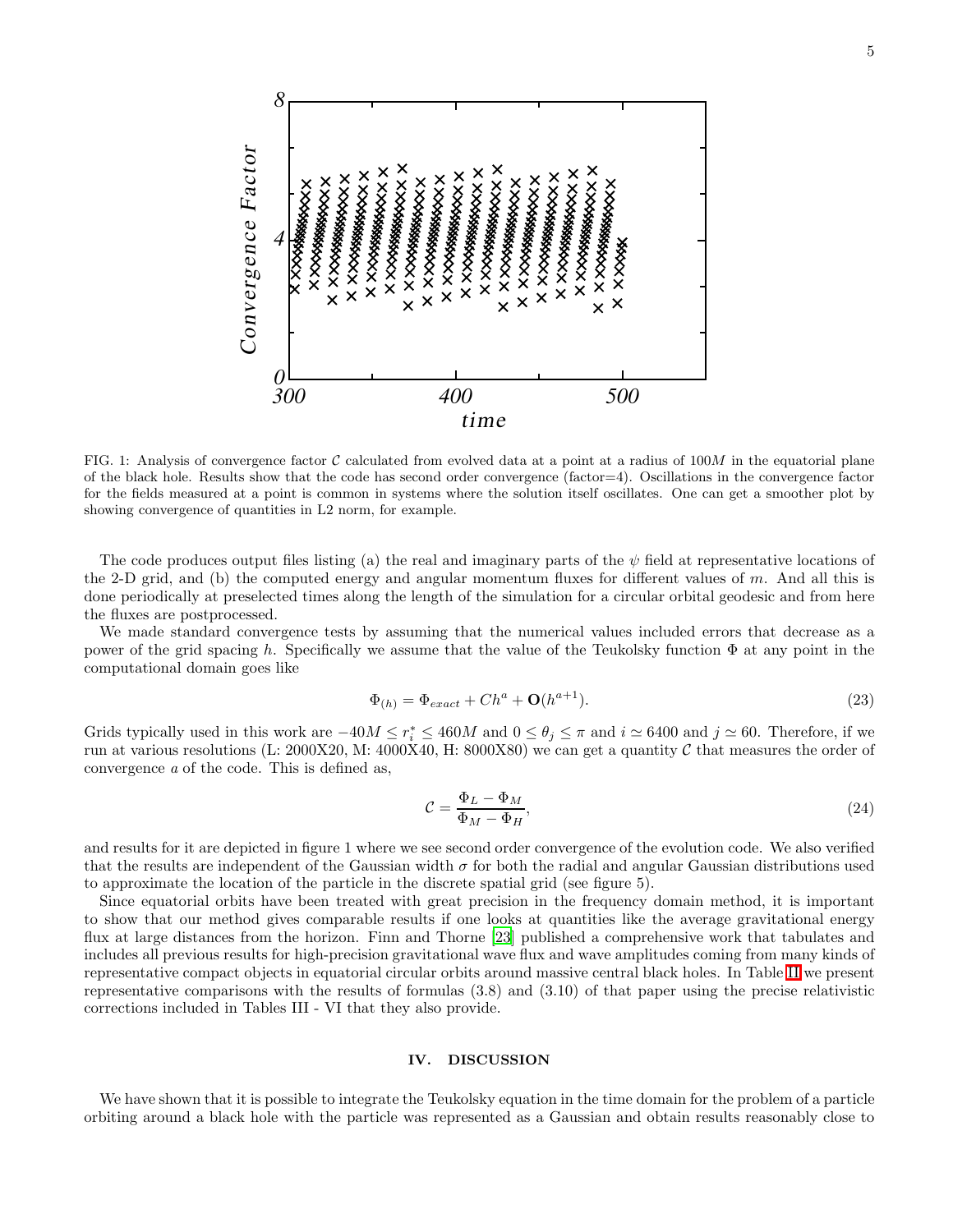|   | m mode Time domain energy flux Finn-Thorne flux |                       |
|---|-------------------------------------------------|-----------------------|
|   | $2.5 \times 10^{-10}$                           | $2.2 \times 10^{-10}$ |
| 2 | $1.0 \times 10^{-07}$                           | $1.4 \times 10^{-07}$ |
| 3 | $3.9 \times 10^{-08}$                           | $3.1 \times 10^{-08}$ |
|   | $1.0 \times 10^{-08}$                           | $8.0 \times 10^{-09}$ |

<span id="page-6-0"></span>TABLE II: Comparisons of gravitational wave energy fluxes detected at infinity using the frequency domain solution of the Teukolsky-Sasaki-Nakamura equation  $E_{\infty m}$  as calculated in Ref.[\[23\]](#page-8-20) with the results measured numerically at  $r = 100M$  while evolving the Teukolsky equation in the time domain under the "particle-as -a-gaussian-distribution" approximation discussed here. The particle here is in a circular, equatorial orbit of radius 2.0  $r_{isco}$  about a black hole with Kerr parameter  $a/M = 0.9$ and  $\mu/M = 0.01$ .



FIG. 2: Representative data showing the evolution of the real part of the Teukolsky function  $\Phi$  for the  $m = 3$  mode of a particle orbiting a rapidly rotating Kerr hole of  $a = 0.9M$  at a radius of  $2 r_{isco}$  ( $r_{isco} = 2.32M$ ) at an observation point  $r/M = 100$ ,  $\theta = \pi/2.$ 

those of the frequency-domain calculations. The time domain approach is expected to become more useful for the case of more complicated orbits. We plan in future papers to discuss how to how to use better approximations to the Gaussian like those of reference [\[26](#page-8-23)], and how to incorporate radiation-reaction effects. Also, the small discrepancies with the Thorne–Finn results need to be further investigated to define well a "window of reliability" for the results of the code. Another element to be incorporated is to take into account the radiation flux falling into the black hole, since this will also influence trajectories corrected by radiation-reaction. The first approach will be to correct the orbit trajectory using energy-balance arguments, as for instance in [\[14,](#page-8-10) [27\]](#page-8-24). Further possibilities include incorporating proposed radiation reaction forces directly into the integration of the orbit.

### Acknowledgments

We are grateful to Pablo Laguna who continually provided help with the use of his Teukolsky code during this work and for comments on the manuscript. We also thank Eric Poisson for providing results for comparison and comments. We are indebted to Lior Burko, Scott Hughes, Carlos Lousto and Karl Martel for comments on the manuscript. RLA is grateful for support in form of a FIPI ( Institutional Fund for Starting Research) grant of the Office of the Dean of Research and Graduate Studies of the Rio Piedras campus at the University of Puerto Rico. GK acknowledges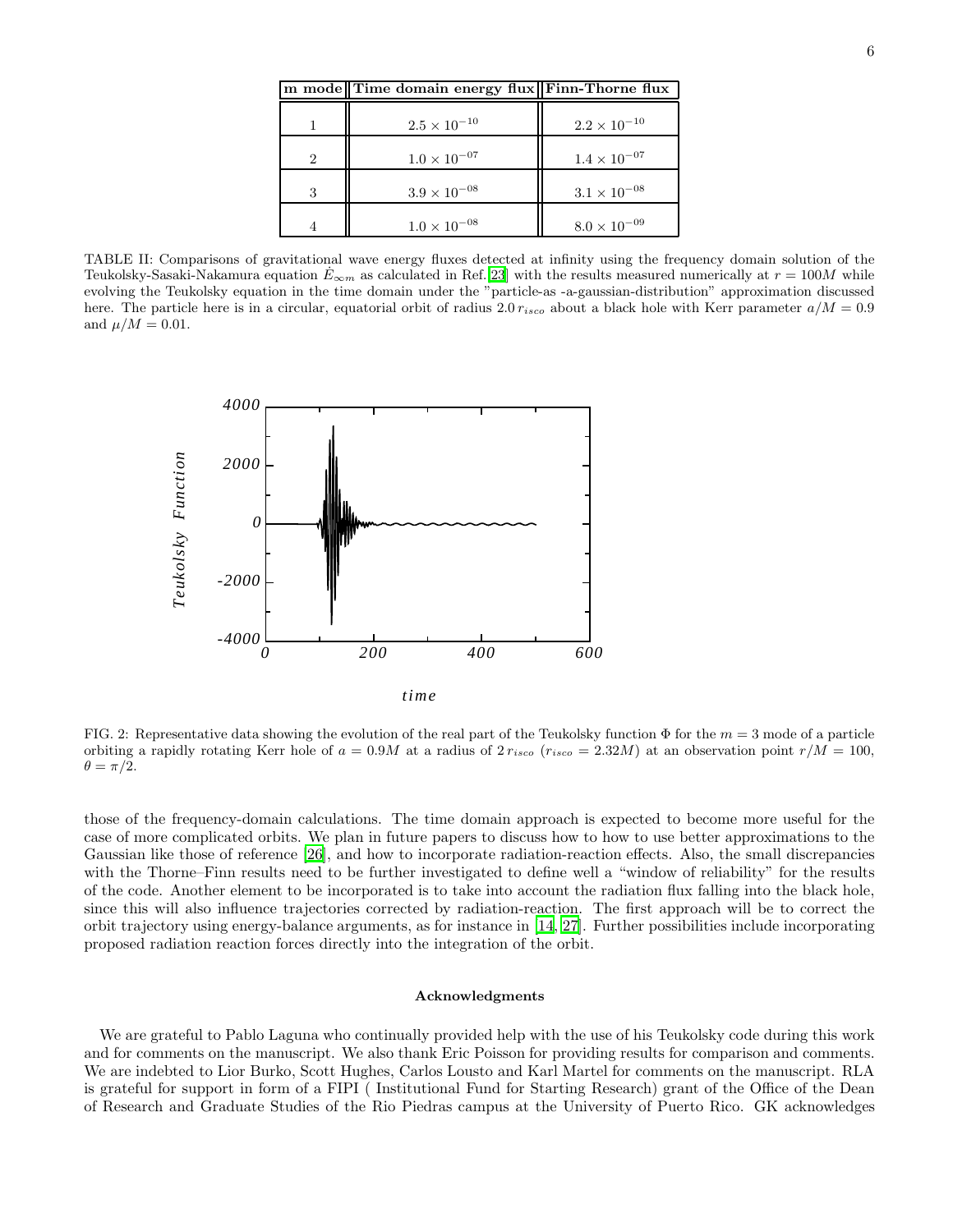

FIG. 3: More detail of the evolution of the Teukolsky function for the same simulation showing the stability of the evolution after the system has settled during a few static cirbular orbits.



FIG. 4: Teukolsky function insensitivity to the radial and angular width of the gaussian distribution that models the particle in orbit. The parameters for this evolution were the same as used for the other figures. The solid curve corresponds to radial and angular widths of 0.75M and 0.47 rad respectively, while dotted curve corresponds to widths of 0.25M and 0.16 rad.

research support from Long Island University. This work was supported by NSF grants PHY-0140236, PHY-9800973 and by funds of the Horace Hearne Institute for Theoretical Physics at LSU.

<sup>[1]</sup> Y. Mino and M. Sasaki and T. Tanaka, Phys. Rev. D, 55", 3457 (1997)

<span id="page-7-1"></span><span id="page-7-0"></span><sup>[2]</sup> T.C. Quinn and R.W. Wald, Phys. Rev. D, 56, 3381 (1997); Phys. Rev. D, 60, 064009 (1999)

<span id="page-7-2"></span><sup>[3]</sup> S.L. Detweiler, Astrophys. J. 225, 687 (1978)